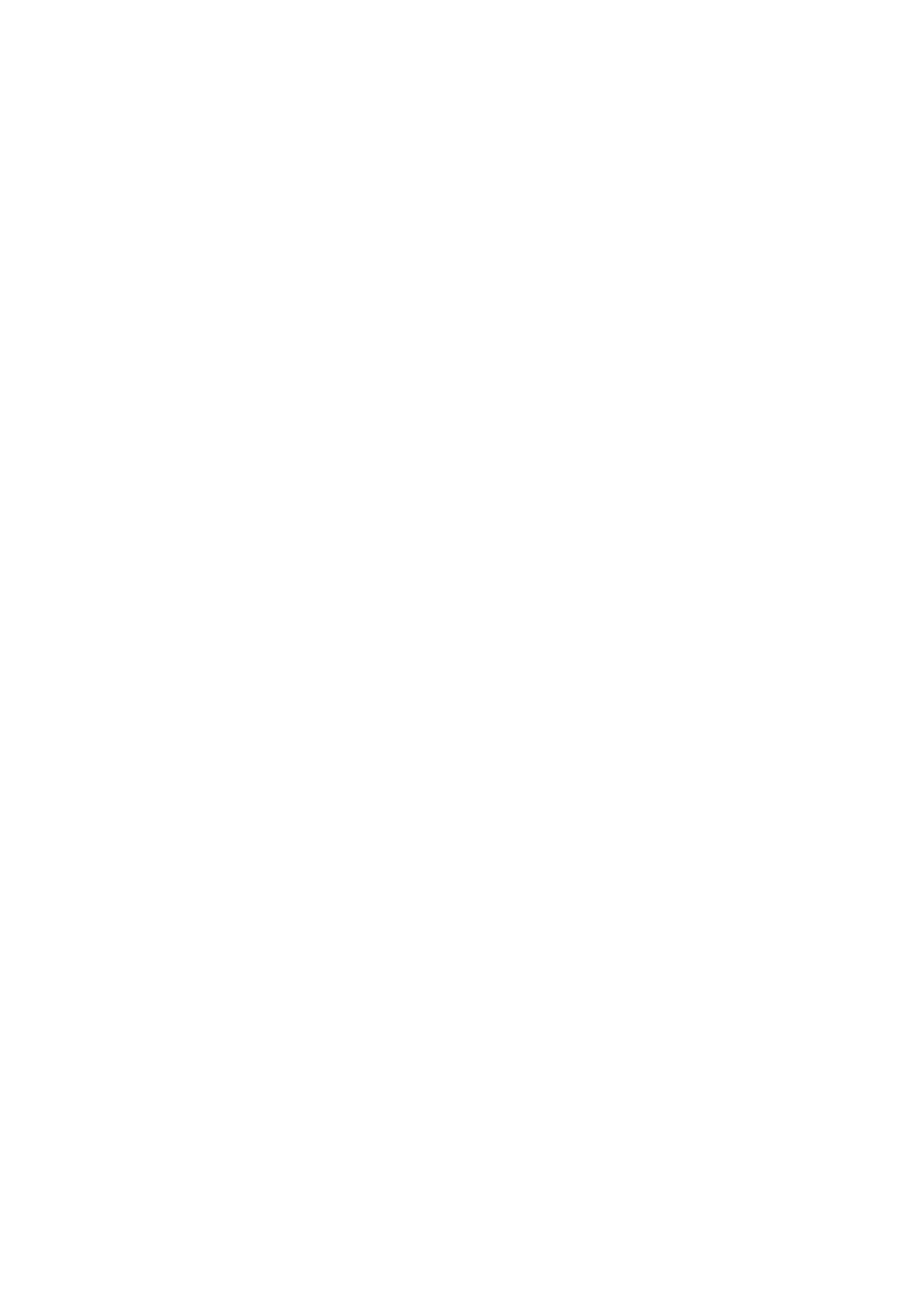| <b>RESUMEN.</b> |   |
|-----------------|---|
| ABSTRACT.       | 2 |
| Texto completo  | г |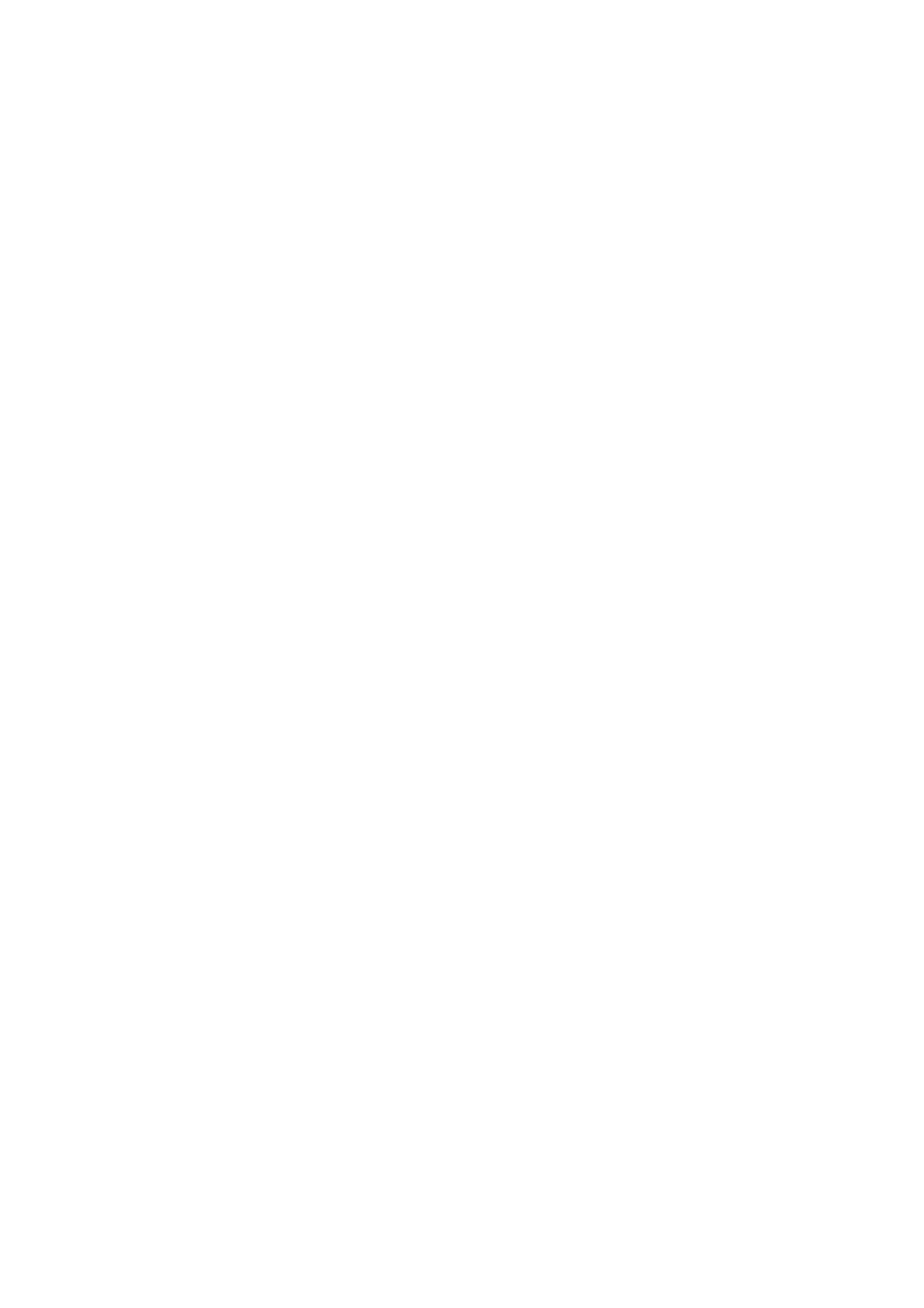### **RESUMEN**

El presente estudio; descriptivo, no experimental y transversal, tiene como objetivo aportar conocimientos en relación a la evaluación del dolor miofascial, a través de la determinación del umbral de dolor a la presión de los músculos Masetero y Temporal en este tipo de pacientes, en sujetos sanos y la posible relación entre dichos umbrales y el género de los sujetos. Se utilizó un algómetro de presión marca Baseline, con el cual se midió y registró el umbral de dolor a la presión cuantificado en unidad de área (Kg/cm<sup>2</sup>). La investigación se realizó en sujetos de ambos géneros, entre 18 y 25 años, en la ciudad de Santiago y Valparaíso. Las mediciones se realizaron durante los meses de Agosto y Septiembre del año 2006, en el Laboratorio de la Escuela de Kinesiología, en la Clínica de Trastornos Temporomandibulares y Dolor Orofacial del Área de Oclusión de la Facultad de Odontología, ambos pertenecientes a la Universidad de Chile; y en la Clínica C de la Unidad de Post-grado de la Universidad de Valparaíso. La población de estudio quedó constituida por 64 sujetos, de los cuales 32 presentaban dolor miofascial de los músculos Masetero y Temporal y 32 no lo presentaban. La medición completa se ejecutó en una sesión única y contó de entrevista, palpación digital y finalmente utilización del algómetro de presión para la cuantificación de los umbrales de dolor, la algometría se realizó cuatro veces y se definió el promedio de las tres últimas. Los resultados obtenidos indicaron que en la población estudiada el promedio del umbral de dolor a la presión en el grupo de sujetos con dolor miofascial fue de 2,0Kg/cm<sup>2</sup> y 2,7Kg/cm<sup>2</sup> en los músculos Masetero y Temporal respectivamente, mientras que en el grupo sin dolor miofascial fue 4,1Kg/cm<sup>2</sup> y 5,2Kg/cm<sup>2</sup> en Masetero y Temporal respectivamente; en cuanto al género las muieres sin dolor miofascial mostraron umbrales de dolor a la presión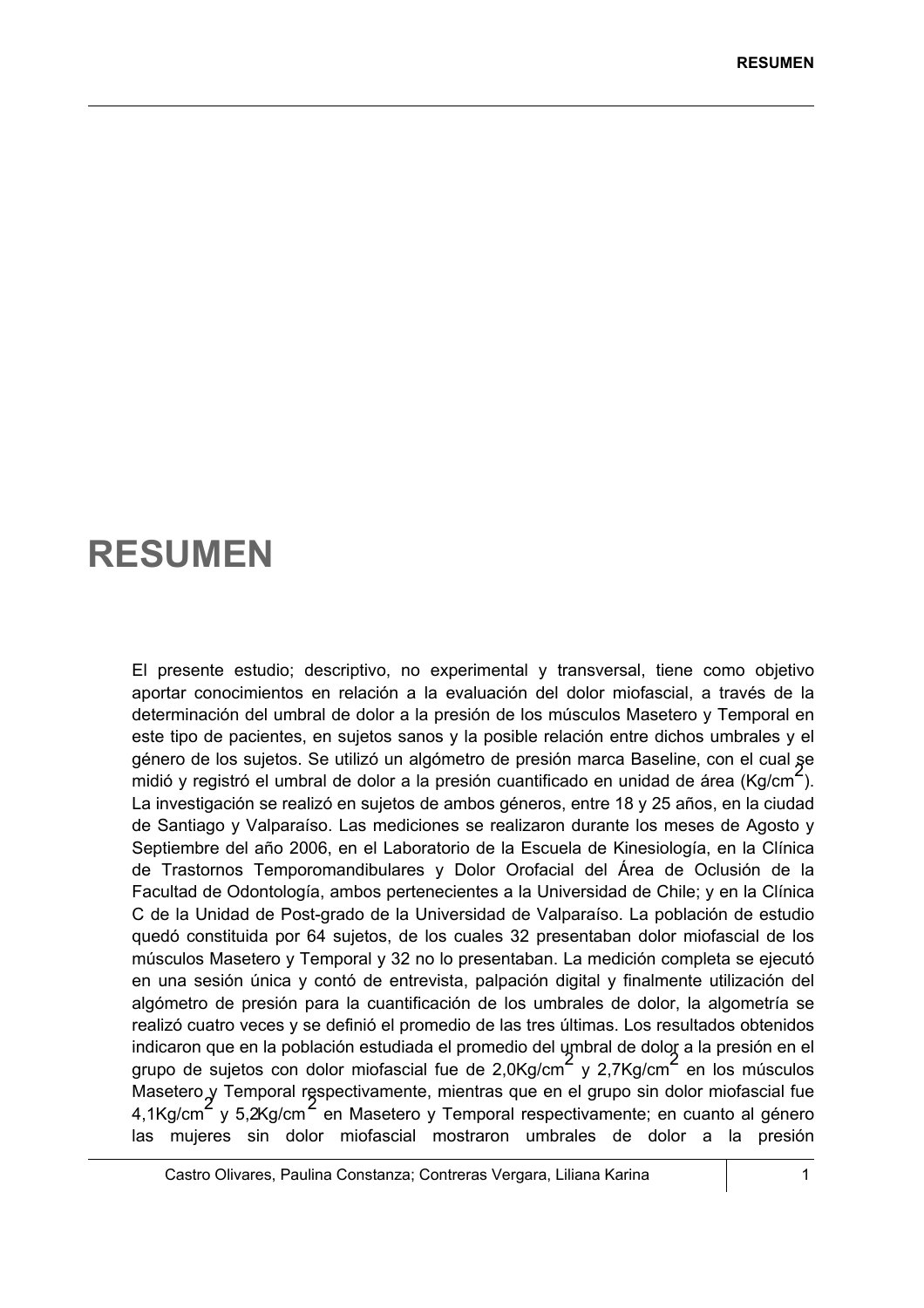significativamente menores ( $p < 0.05$ ) que los hombres sin dolor miofascial en ambos músculos, mientras que en las mujeres con dolor miofascial se encontraron umbrales de dolor a la presión significativamente menores (p < 0,05) sólo en el músculo Masetero en relación con los hombres con dolor miofascial; por otra parte, sólo en las mujeres, con y sin dolor miofascial, el músculo Masetero presentó valores de umbrales de dolor a la presión significativamente inferiores a los encontrados en el músculo Temporal.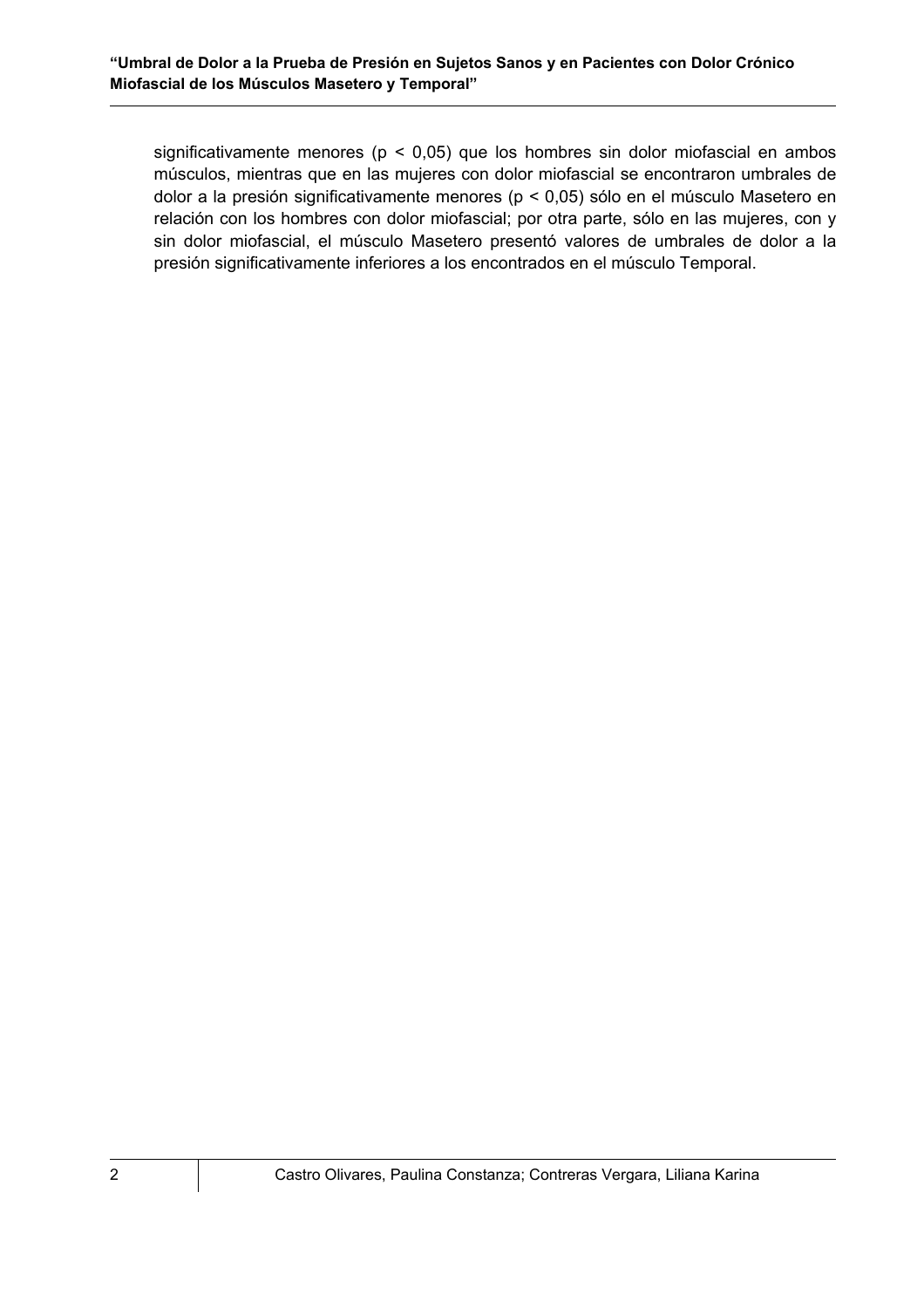## **ABSTRACT**

The present descriptive, no experimental, transverse study, has as an objective to contribute to the knowledge in relation to the evaluation of myofascial pain, through the determination of the pressure pain threshold of the Masseter and Temporal muscles in this type of patients, healthy subjects and the possible relation between those thresholds and gender of the subjects. A Baseline brand pressure algometer was used to measure and register the pain pressure threshold measuring in area unit (Kg./cm<sup>2</sup>). The investigation was carried out on males and females, between 18 and 25 years old in the cities of Santiago and Valparaiso. The measures were taken during the months of August and September of the year 2006, in the laboratories of the School of Physical Therapy, in The Clinic for Temporomandibular Joint Disorders in The Orofacial Pain Occlusion Area of the Odontology Faculty, both belonging to the University of Chile; and in the clinic C post grade unit of at the University of Valparaiso. The population of the study consisted of 64 subjects, of which 32 presented myofascial pain of the Masseter and Temporal muscles and 32 did not. The complete measure was carried out in one session that consisted of an interview, digital palpation and at the end the use of the pressure algometer for the measure of the pain threshold, the algometry was done four times before getting an average of the last three. The results indicated that in the population studied the pain pressure threshold average in the myofascial pain group was 2.0 Kg/cm<sup> $\leq$ </sup> and 5.2 Kg/cm<sup> $\leq$ </sup> in the Masseter and Temporal muscle respectively, while the group without myofascial pain presented 4.1 Kg/cm<sup>2</sup> and 5.2 Kg/cm<sup>2</sup> in the Masseter and Temporal muscle respectively: with respect to gender the women without myofascial pain showed pain pressure threshold significantly lower ( $p < 0.05$ ) than men without myofascial pain in both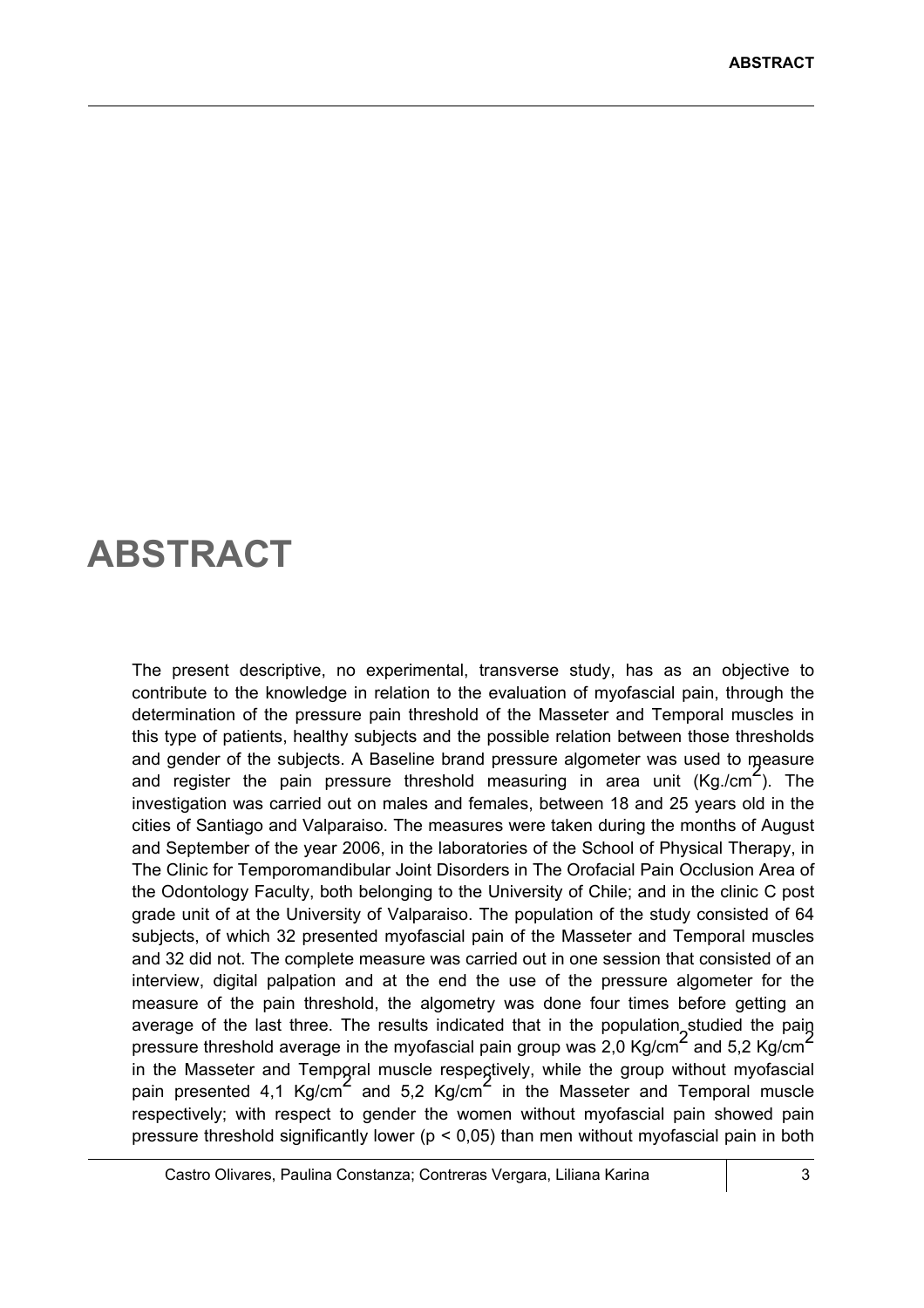muscles, while women with myofascial pain presented pain pressure threshold significantly lower ( $p < 0.05$ ) than men with myofascial pain only in the Masseter muscle; on the other hand, only in women, with and without myofascial pain, the Masseter muscle presented values of pain pressure threshold significantly lower than those found in the Temporal muscle.